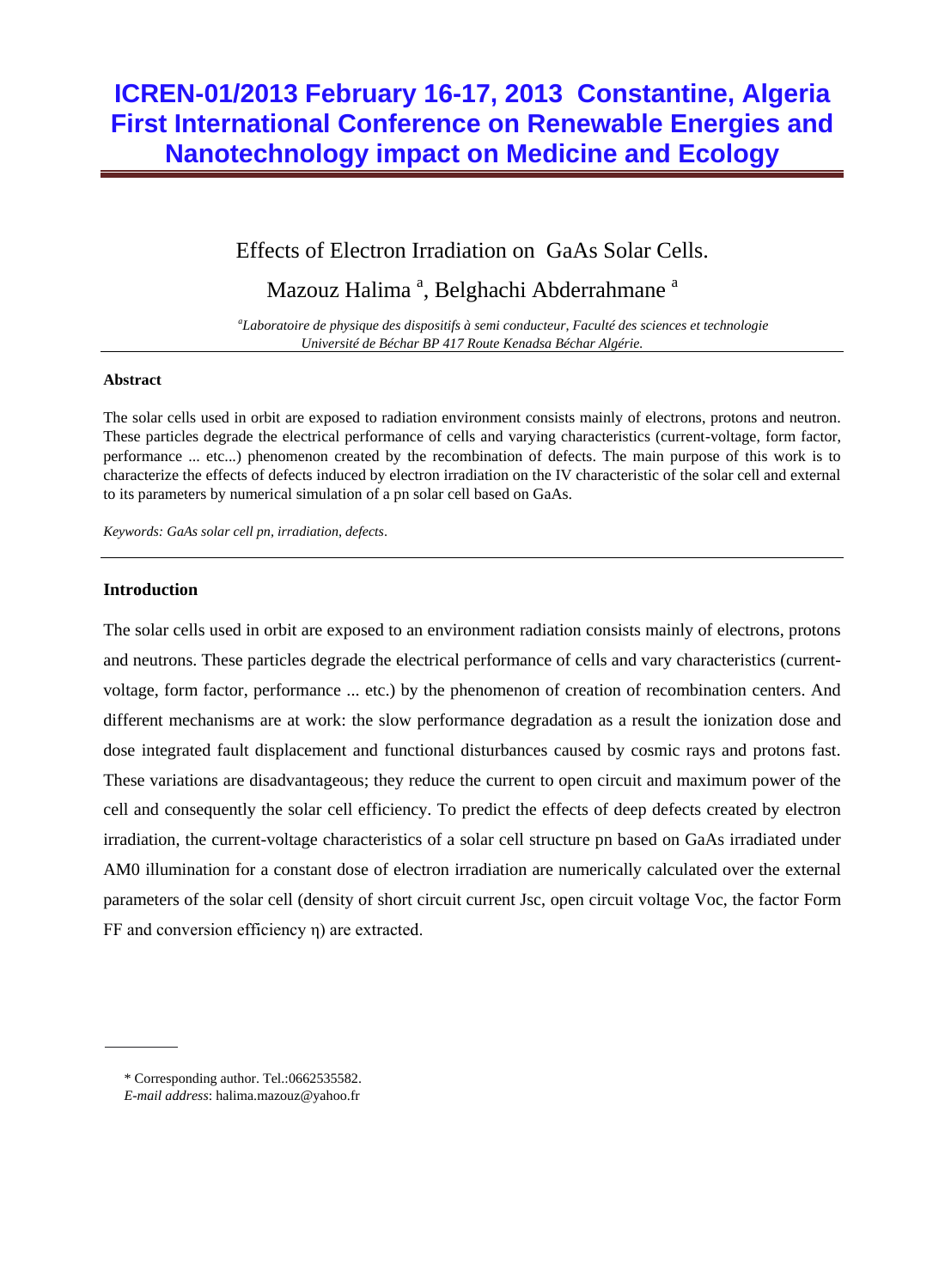| Nomenclature      |                                                |  |  |
|-------------------|------------------------------------------------|--|--|
|                   |                                                |  |  |
| $J_{n,p}$         | Electron and hole conduction current densities |  |  |
| $\rho$            | Space charge                                   |  |  |
| $\Psi$            | Electrical potential                           |  |  |
| $\varepsilon_0$   | Permittivity of free space                     |  |  |
| $\varepsilon_{r}$ | Dielectric constant                            |  |  |
| $E_R$             | Defect level                                   |  |  |
| $E_{fi}$          | Fermis Level                                   |  |  |
| $K_B$             | Boltzmann constant                             |  |  |
| T                 | Temprature                                     |  |  |
| $N_R$             | Defect density                                 |  |  |
| $\mu_{n,p}$       | Electron and hole mobilities                   |  |  |
|                   |                                                |  |  |

### *1. Nature and properties of defects created by electrons irradiation*

The deep levels are due to the presence of impurities, substitutional or interstitial, or defects, or extended-time (dislocation) in the crystal lattice. These energy levels are close to the middle of the band prohibited, are associated with states that can be localized on the surface, volume or interfaces of the structure to be analyzed. These may enter the structure during the growth of the material during the implementation process of the component or even during operation of component (degradation of solar cells). Defects created by irradiation are usually deep levels [1]. A deep defect in a semiconductor can act as a trap, as a center of or as recombination center generation [2]. If a carrier is trapped on one level and if after a time it is retransmitted to capture the band from, the failure is considered a trap. If a carrier of opposite sign is captured before the first reissued, the level is a central recombination. Possible interactions of these deep levels with free carriers are capturing an electron, emitting an electron, and electron trap holes.

#### 2. *Numerical model*

In this work, numerical modeling is used as a means of simulation mode of operation of a GaAs solar cell pn structure in the presence of trap levels. Indeed, the simulation two roles. First, it allows obtaining the external features of the solar cell (current, voltage, efficiency ... ..) to determine parameters (doping, geometry ....) for which the structure will be optimized. On the other hand, it allows obtaining the physical quantities (densities carriers, mobility ... ...) to better understand how internally of the solar cell. The electrical operation of a solar cell is described by three basic equations of physics of semiconductors: Poisson equation (1) and continuity equations of electrons (2) and holes (3). Resolution Digital these partial differential equations nonlinear and coupled their first requires discretization of the field in a simulation appropriate method. This discretization is to replace the problem physical continuous problem discrete digital suited to treatment with computer. We chose the finite difference method for discretization and we imposed boundary on additions. Several methods numerals are used to solve a non-algebraic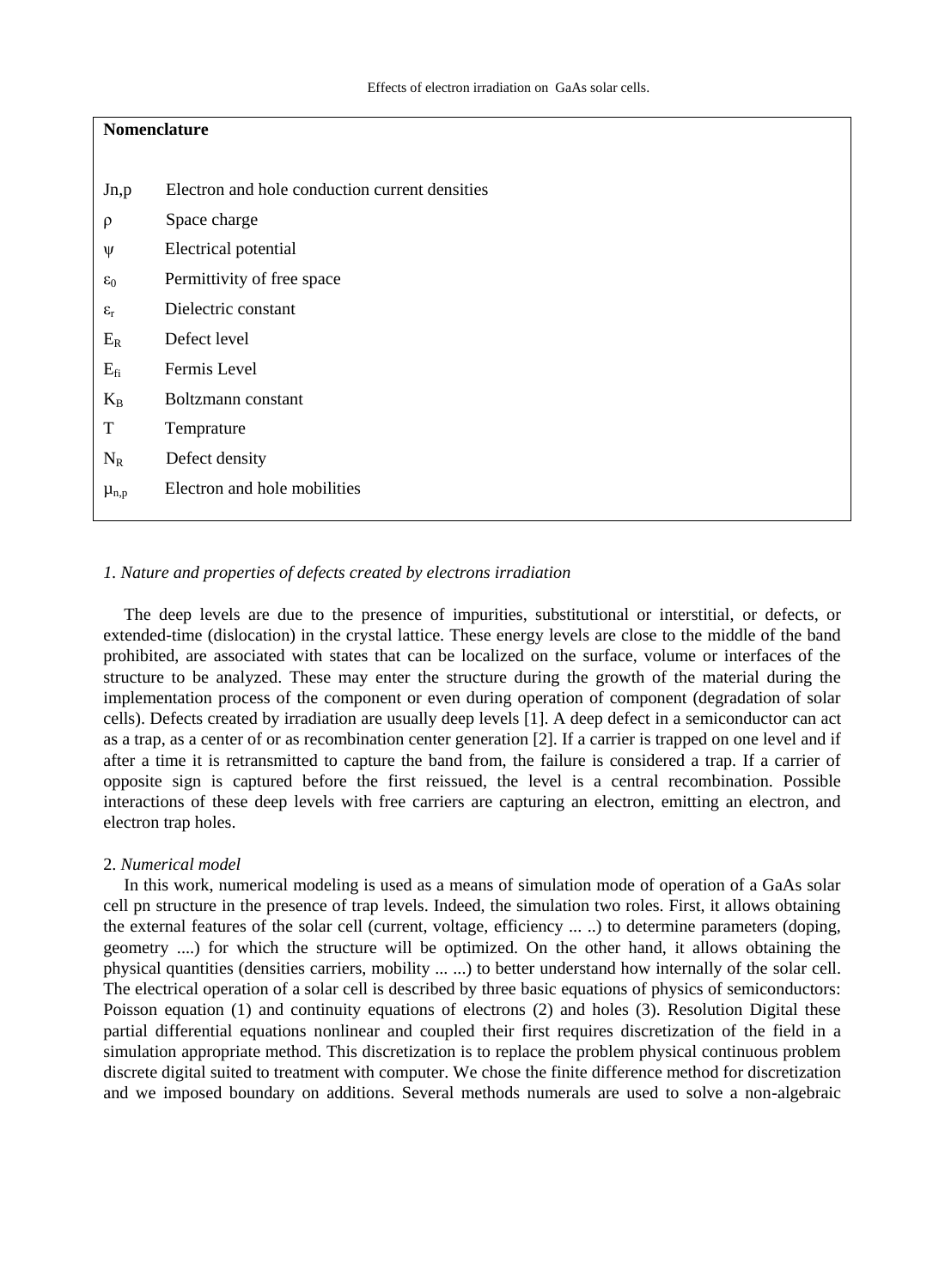system linear. Our choice is made on the Newton iterative method for steady. It is a method of solving coupled simultaneously the set of all the equations that define the system (Model) mathematics [3].

$$
d^2\psi(x)/d^2x + \rho(x)/\varepsilon_0\varepsilon_r = 0\tag{1}
$$

$$
- dJ_n(x)/dx - G(x) + U_R(x)=0
$$
 (2)

$$
- dJ_p(x)/dx - G(x) + U_R(x)=0
$$
\n(3)

With the density of mobile and fixed charges (related to deep defects).

In the case of generation-recombination on deep centers, the recombination rate is given by the SRH model (Schokley-Read-Hall) for single-level defects [4].

$$
U_R = [N_R c_n c_p (np - n_i^2)] / [c_n n + c_p n_i e x p (E_{Fi} - E_R / k_B T) + c_p p + c_n n_i e x p (E_R - E_{Fi} / k_B T). \tag{4}
$$

Our cell is exposed to the sunlight outside the atmosphere (AM0). So the generation of free carriers  $G(x)$  is an optical generation:

$$
G(\lambda) = \sum_{\lambda} T \Phi_0(\lambda) \alpha(\lambda) . \exp(-\alpha(\lambda)x)) + R . \exp(-\alpha(\lambda)(2d-x))
$$
\n<sup>(5)</sup>

Where  $\Phi_0$  ( $\lambda$ ) is the flux of incident photons, T is the transmittance of the transparent layer, R the reflectivity of the back contact,  $\alpha$  ( $\lambda$ ) the absorption coefficient varies with the wavelength of incident light.

#### *3. Results and discussion*

After one exposure time to radiations in space, the characteristics of the solar cell: the current of shortcircuit, the tension has open circuit, the factor of form and the output, is severely affected.

The radiation is measured by the density of their fluence Ф. The latter is proportional to the density of defects (electron or hole).

We fix the defect density native to  $10^{17}$  cm<sup>-3</sup>. The defects are introduced one by one (electrons and holes). The energy level of each defect, the cross section and the rate of introduction are represented in Table 1.

Parameters of the traps induced in the solar cell.

| <b>Electron</b>                | features                   |              |                               |
|--------------------------------|----------------------------|--------------|-------------------------------|
| defects                        | Position ( $E_c$ - $E_t$ ) | $K(cm^{-1})$ | $\sigma_n$ (cm <sup>2</sup> ) |
| E1                             | 0.14                       | 1.50         | $1.2 \overline{10^{-13}}$     |
| E2                             | 0.30                       | 0.40         | 6.2 $\,10^{ \cdot 15}$        |
| E <sub>3</sub>                 | 0.76                       | 0.08         | $10^{-14}$<br>3               |
| E4                             | 0.96                       | 0.10         | $1.9 \ 10^{-12}$              |
| <b>Holes</b><br><b>Defects</b> | Position ( $E_v+E_t$ )     | $K(cm^{-1})$ | $\sigma_p$ (cm <sup>2</sup> ) |
| H1                             | 0.29                       | 0.1          | $10^{-15}$<br>5               |
| H <sub>2</sub>                 | 0.41                       | 0.1          | $2 \ 10^{-16}$                |
| H <sub>3</sub>                 | 0.71                       | 0.2          | $1.2 \quad 10^{-14}$          |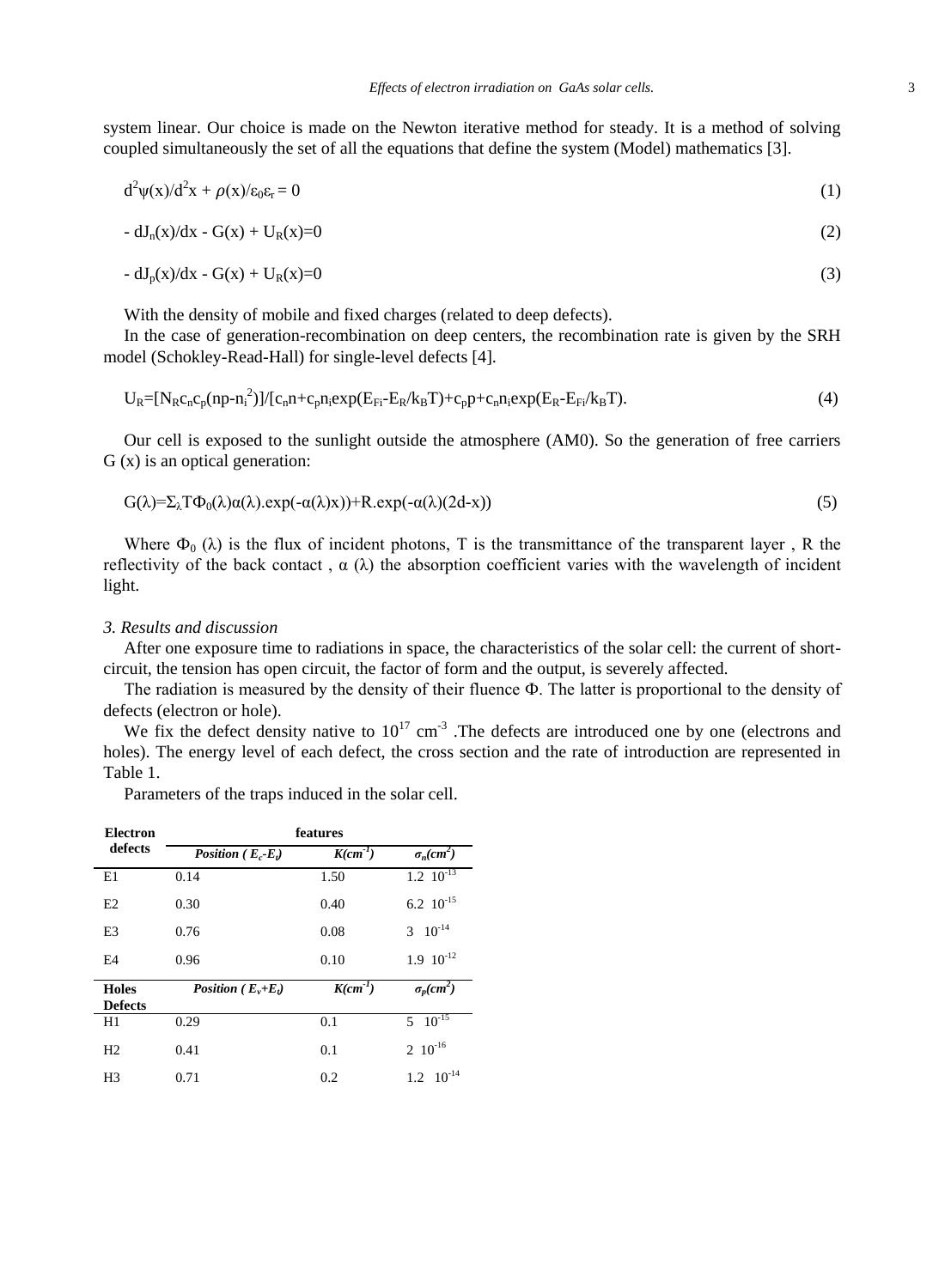In Figure 1 we compare the effect of each defects on the characteristic I (V). In Table 2 presents the external parameters obtained.



Fig .1 Effect of defects on the characteristic I (V).

| Table 2                                                   |  |  |
|-----------------------------------------------------------|--|--|
| Effect of defects on the external parameters of the cell. |  |  |

| external       | Jsc(mA) | Vco (V) | FF     |
|----------------|---------|---------|--------|
| parameters     |         |         |        |
| <b>Before</b>  | 26.2725 | 0.9862  | 0.8697 |
| irradiation    |         |         |        |
| E1             | 21.1539 | 0.8400  | 0.6924 |
| E2             | 24.0807 | 0.8301  | 0.7215 |
|                |         |         |        |
| E3             | 24.3983 | 0.5820  | 0.5615 |
|                |         |         |        |
| F4             | 26.2711 | 0.8560  | 0.7079 |
| H1             | 26.2645 | 0.8551  | 0.7166 |
|                |         |         |        |
| H <sub>2</sub> | 24.8289 | 0.8480  | 0.7155 |
|                |         |         |        |
| H3             | 25.9744 | 0.8531  | 0.7154 |
|                |         |         |        |